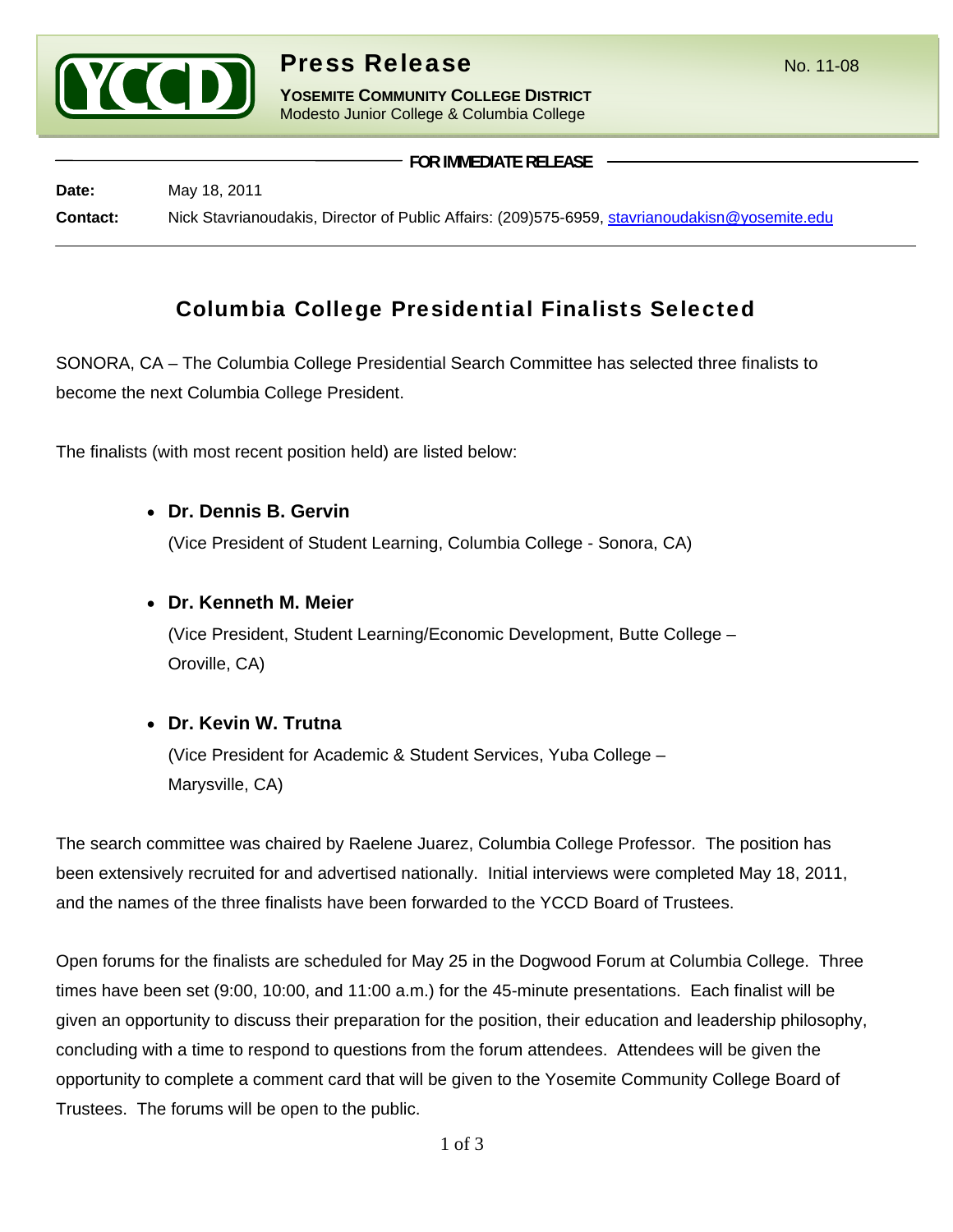## **Finalist Profiles:**

#### Dr. Dennis B. Gervin

#### **Education**:

- Ph.D. in Biological Sciences, University of California, Santa Barbara, CA
- M.A. in Biological Sciences, University of California, Santa Barbara, CA
- B.A. in Microbiology, University of California, Santa Barbara, CA

#### **Professional Experience:**

- Vice President of Student Learning, Columbia College, Sonora, CA (2005 present)
- Interim Dean of Student Services, Columbia College, Sonora, CA (2007-2008)
- Interim Dean of Instruction: Arts and Sciences, Columbia College, Sonora, CA (2006-2007)
- Dean of Instructional Services, Modesto Junior College, Modesto, CA (2001-2005/Interim 2001-02)
- Interim Dean of Library and Learning Resources, Modesto Junior College, Modesto, CA (2003-2004)
- Dean of Science, Mathematics and Engineering, Modesto Junior College, Modesto, CA (1999-2002)
- Professor of Microbiology, General Biology, Industrial Laboratory Techniques, Modesto Junior College, Modesto, CA (1996-1999)

## Dr. Kenneth M. Meier

#### **Education:**

- Ph.D. in Higher Education Theory and History, University of Arizona, Tucson, AZ
- M.A. in European Intellectual History, University of California, Irvine, CA
- B.A. in History, University of California, Los Angeles, CA

#### **Professional Experience:**

- Vice President, Student Learning/Economic Development, Butte College, Oroville, CA (2006 present)
- Vice President, Student Learning, Bakersfield College, Bakersfield, CA (2001–2006)
- Interim Executive Dean, Instruction and Student Services, Yavapai College, Prescott, AZ (1995-1997)
- General Education/Student Outcomes Assessment Coordinator, Yavapai College, Prescott, AZ (1987- 1995)
- Liberal Arts Division Chair, Yavapai College, Prescott, AZ (1982-1986)